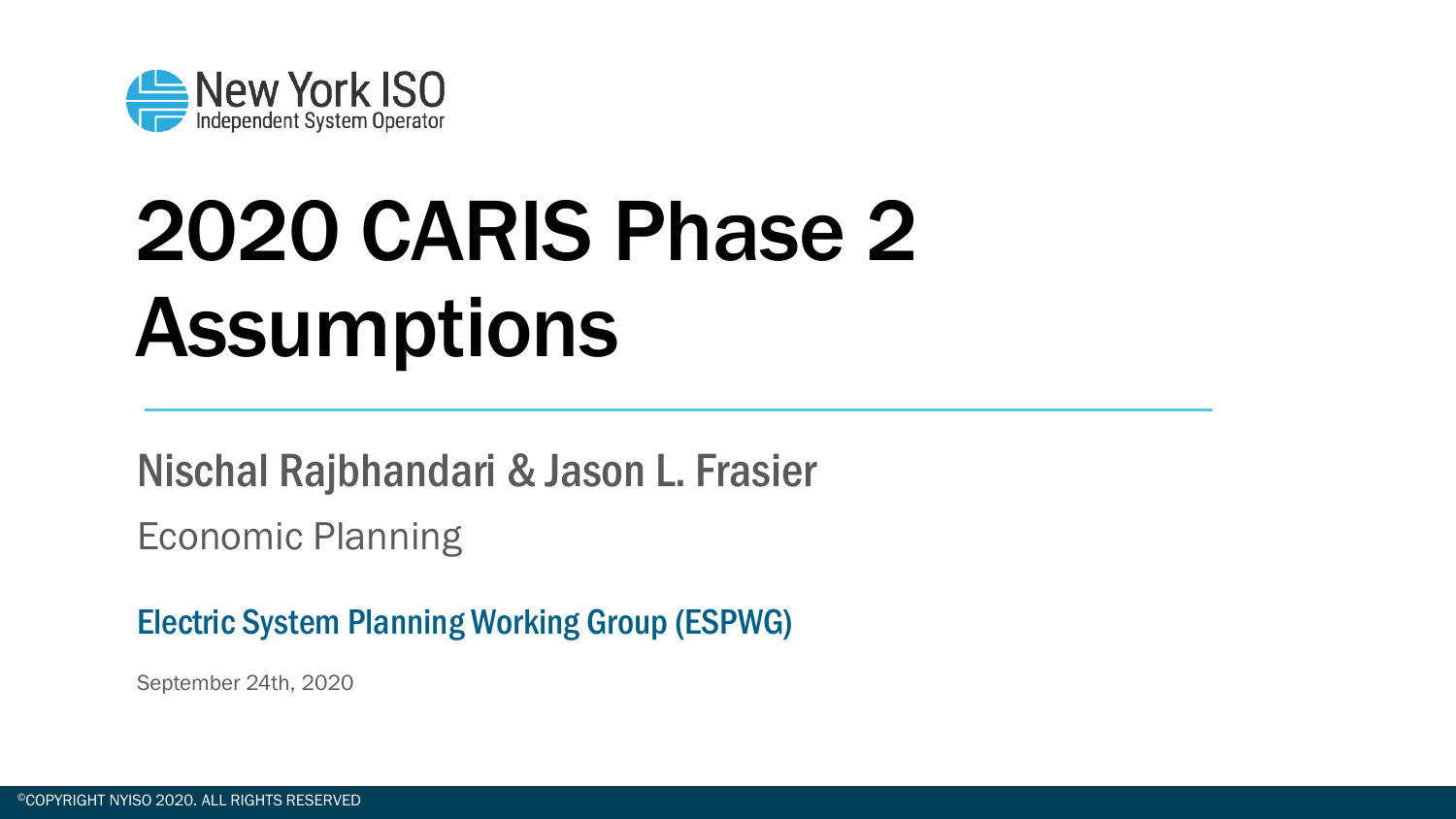## Agenda

- Schedule
- Model Development / Key Assumptions
- Load Forecast Updates
- Fuel Price Forecasts
- **Emission Price Forecast Updates**

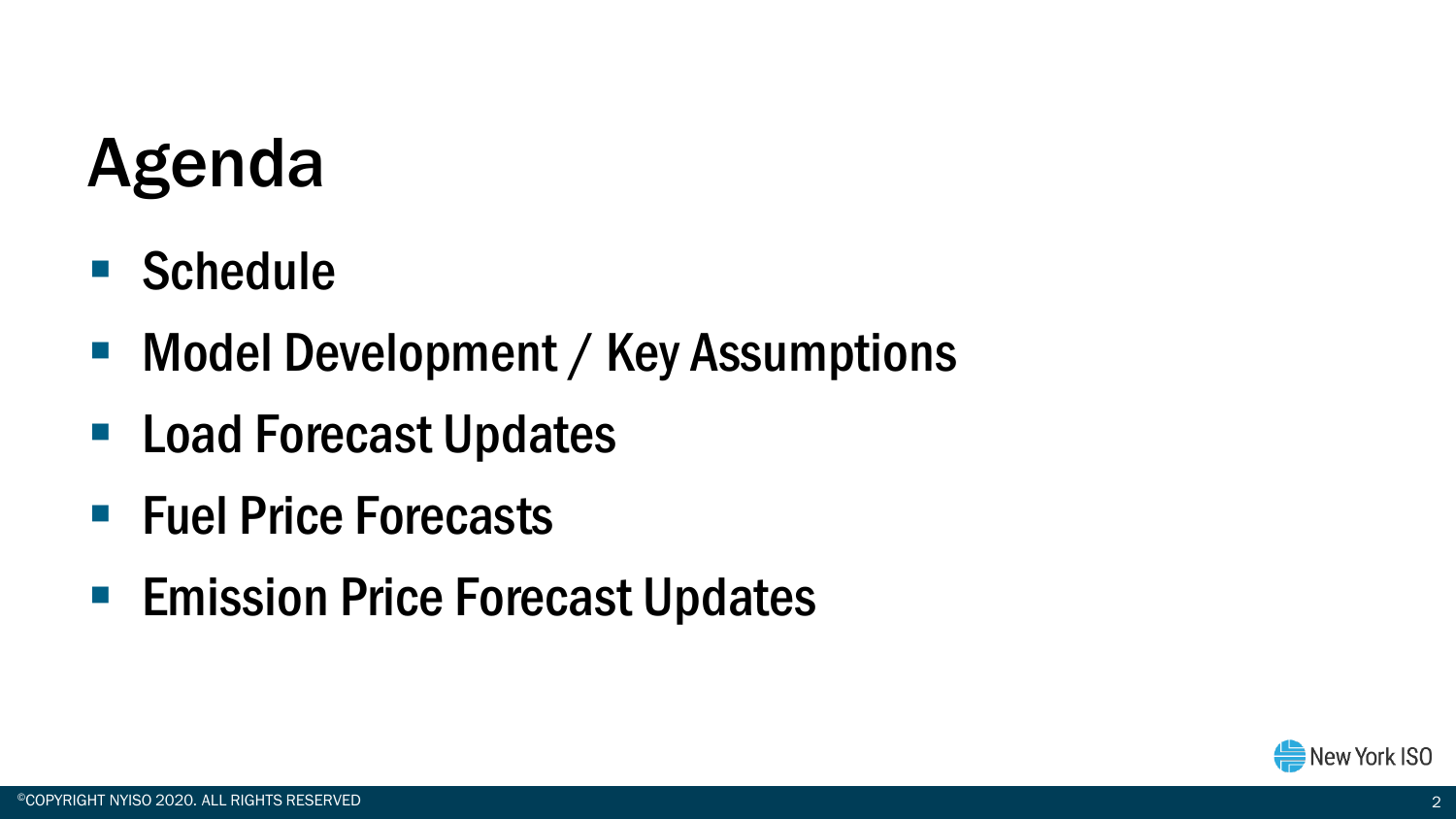## Target Schedule

#### **E** Study Kickoff

• August 20th ESPWG - Kickoff Presentation

#### **• Database Development**

- September 24<sup>th</sup> ESPWG Assumptions Review
- October 5<sup>th</sup> TPAS Follow up Assumptions Review

#### **Review of Results**  $\sim$

- October 23rd ESPWG Preliminary Results  $\bullet$
- November 19th FSPWG Final Results  $\bullet$

#### **Final CARIS Phase 2 Database The State**

- Presentation at BIC  $\bullet$
- "Additional CARIS Study" and "Specific Project" studies available to use 2020 CARIS Phase 2 database  $\bullet$

\*All stakeholder meeting dates are based on preliminary estimates and are subject to change

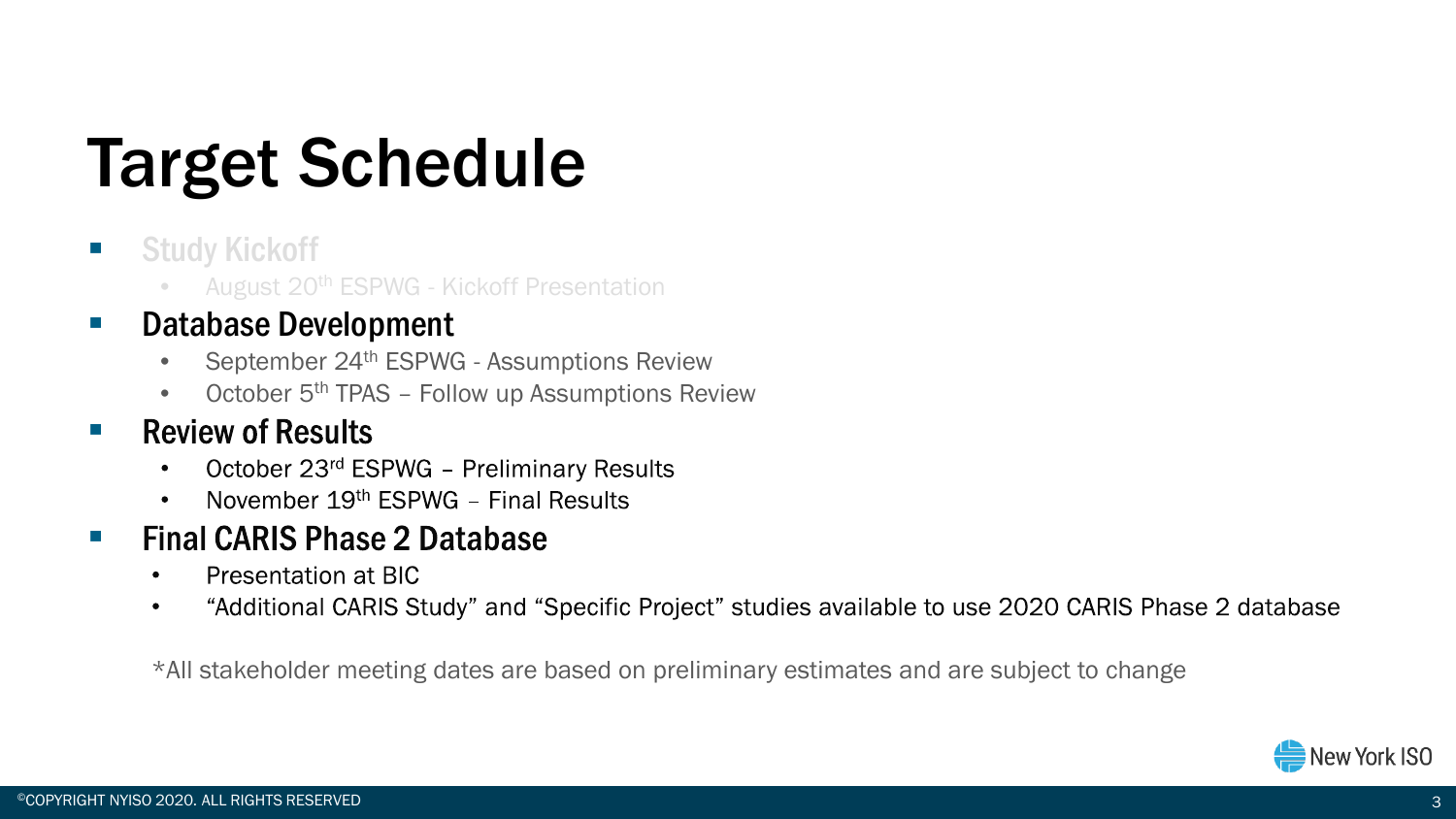## 2020 CARIS Phase 2

- NYISO must update and extend the CARIS Phase 1 database for Phase 2 studies
	- Economic Planning Process Manual, Section 3.1
	- 2019 CARIS Phase 1 Base Case (2019-2028)
	- 2020 CARIS Phase 2 updates and extends through 2038 for a total of 20-year study period
- CARIS Phase 2 Base Case to be utilized in evaluation of specific Regulated Economic Transmission Projects (RETP)
	- Also available for use in optional Additional CARIS Studies

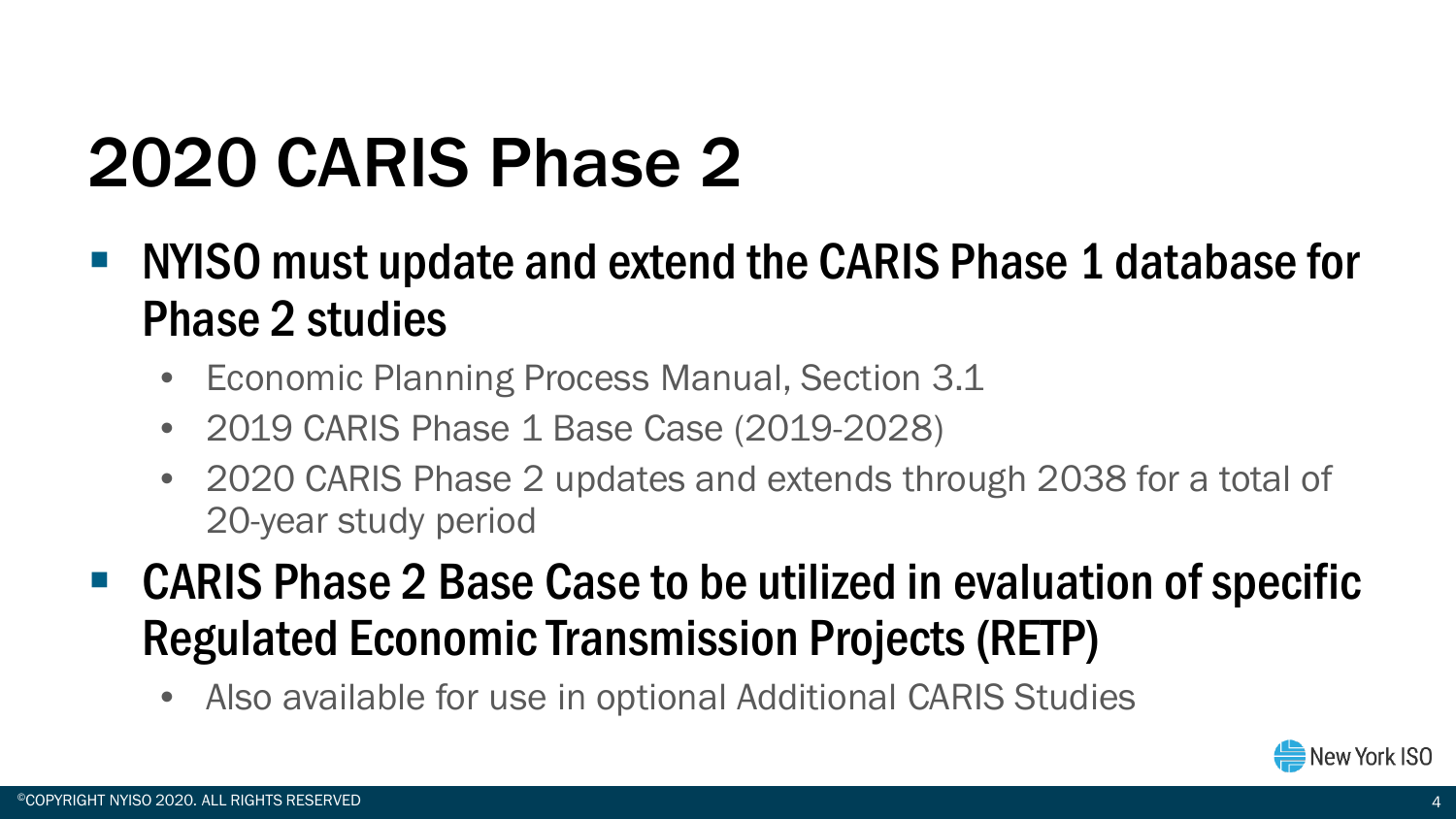## Data Sources

- Generator updates consistent with latest 2020 RNA
- Load forecast updates consistent with 2020 Gold Book
- Hurdle rates unchanged from 2019 CARIS Phase 1
- Updates for 2020 CARIS Phase 2
	- Fuel Price Forecast
	- Emission Price Forecast

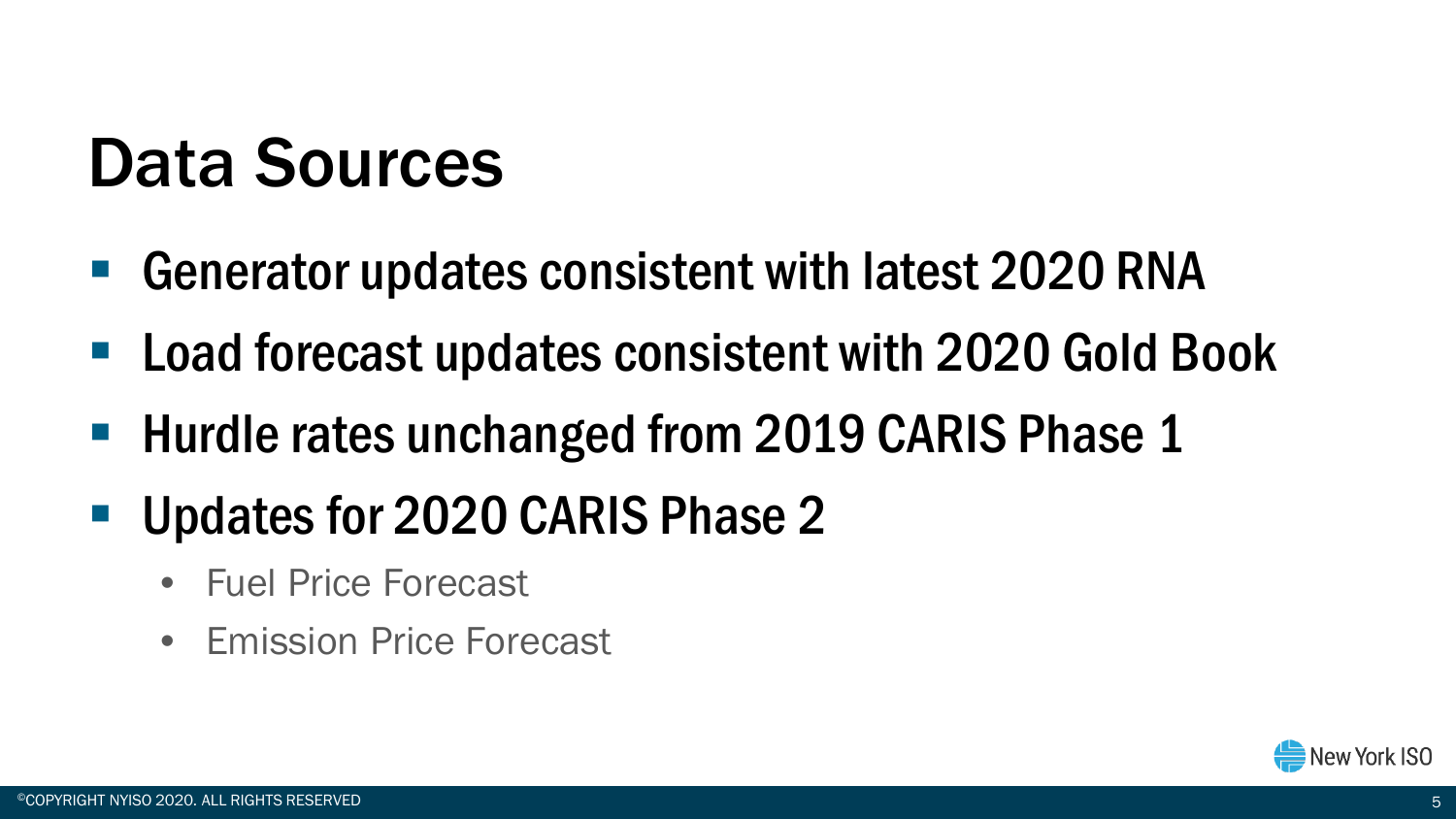#### ■ Generation Additions

| <b>Project Name</b>                  | <b>Capacity (MW)</b> | Zone | <b>Type</b> | <b>In-Service Date</b> |
|--------------------------------------|----------------------|------|-------------|------------------------|
| <b>Baron Winds</b>                   | 238.4                | C    | Wind        | 12/1/2021              |
| Eight Point Wind Energy Center       | 101.8                | B    | Wind        | 12/1/2021              |
| <b>Roaring Brook Wind</b>            | 79.7                 | Е    | Wind        | 12/1/2021              |
| <b>Calverton Solar Energy Center</b> | 22.9                 | Κ    | Solar       | 12/1/2021              |

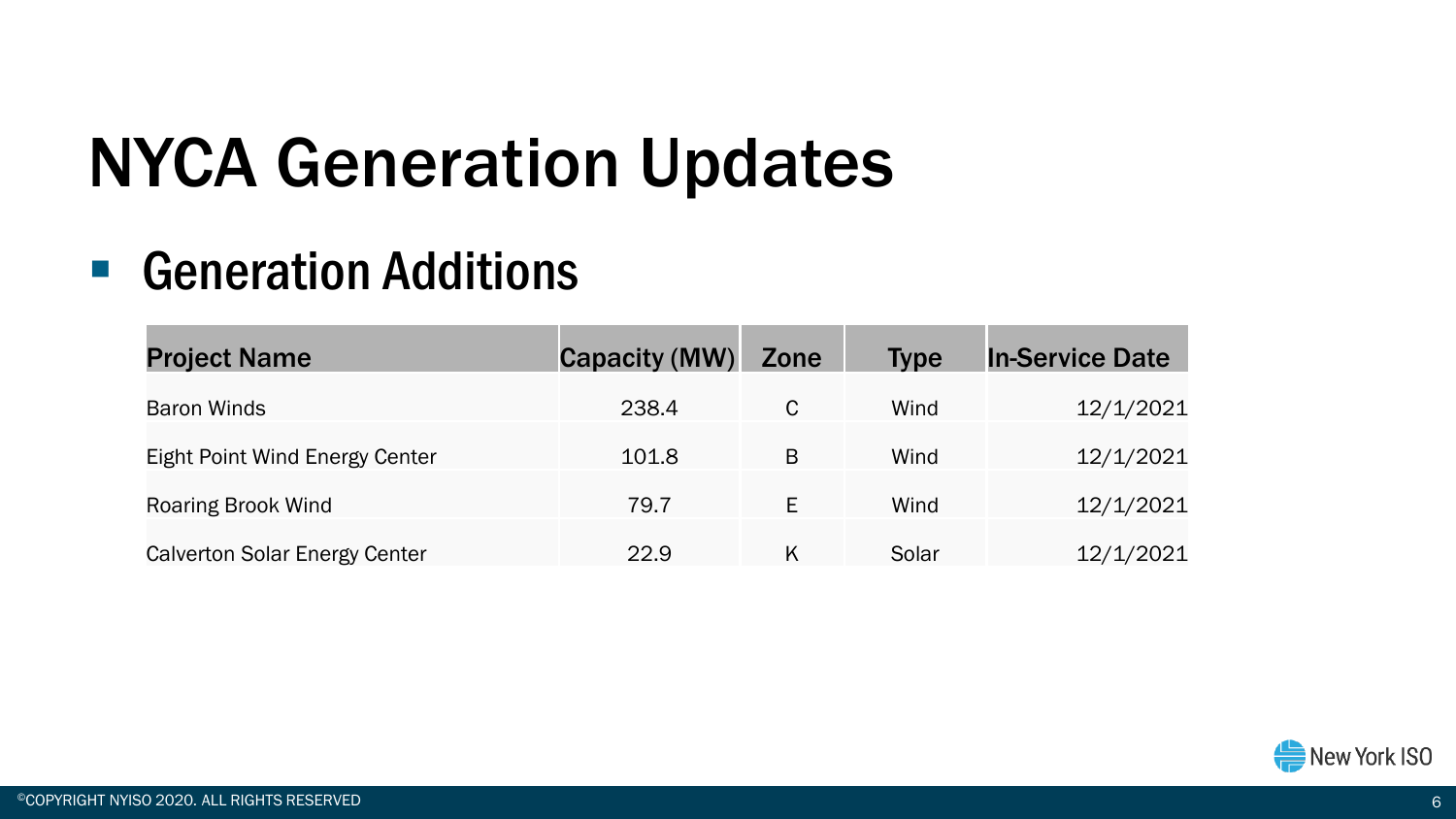#### ■ Modified In-service Dates

| <b>Project Name</b> | Capacity (MW) | Zone | <b>Type</b> | 2019 CARIS 1 2020 CARIS 2<br><b>In-Service Date In-Service Date</b> |           |
|---------------------|---------------|------|-------------|---------------------------------------------------------------------|-----------|
| Cassadaga Wind      | 126.5         | Α    | Wind        | 12/1/2020                                                           | 12/1/2021 |
| Ball Hill Wind      | 100           | Α    | Wind        | 12/1/2019                                                           | 12/1/2022 |

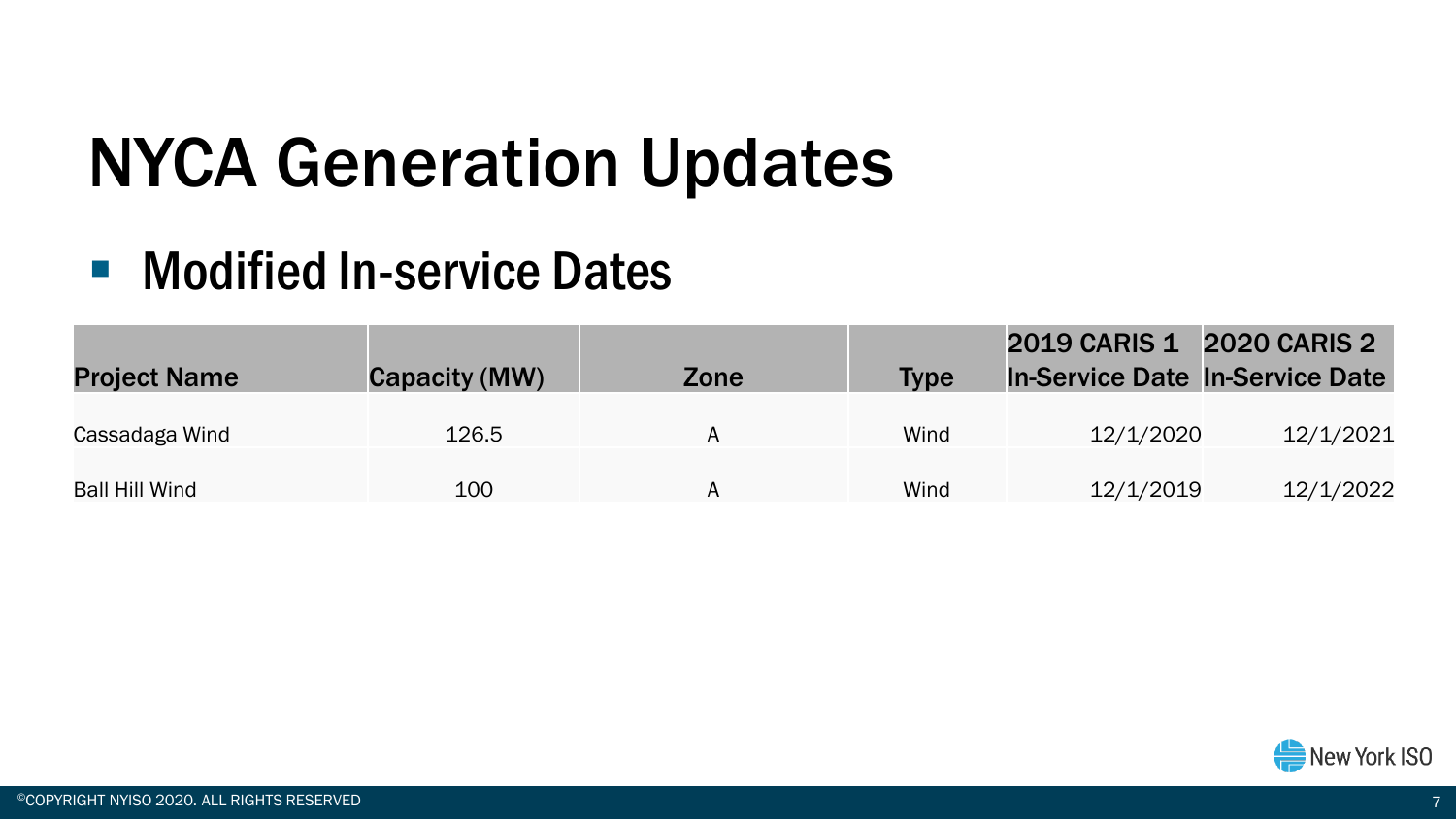#### ■ Generator Deactivations

| <b>Project Name</b> | Capacity (MW) | Zone | <b>Type</b> | <b>Deactivation Date</b> |
|---------------------|---------------|------|-------------|--------------------------|
| Albany LFGE         | 5.6           |      | <b>ICE</b>  | 9/18/2019                |
| Somerset            | 685.9         | А    | COAL        | 2/15/2020                |
| West Babylon        | 48.9          |      | СT          | 12/11/2020               |

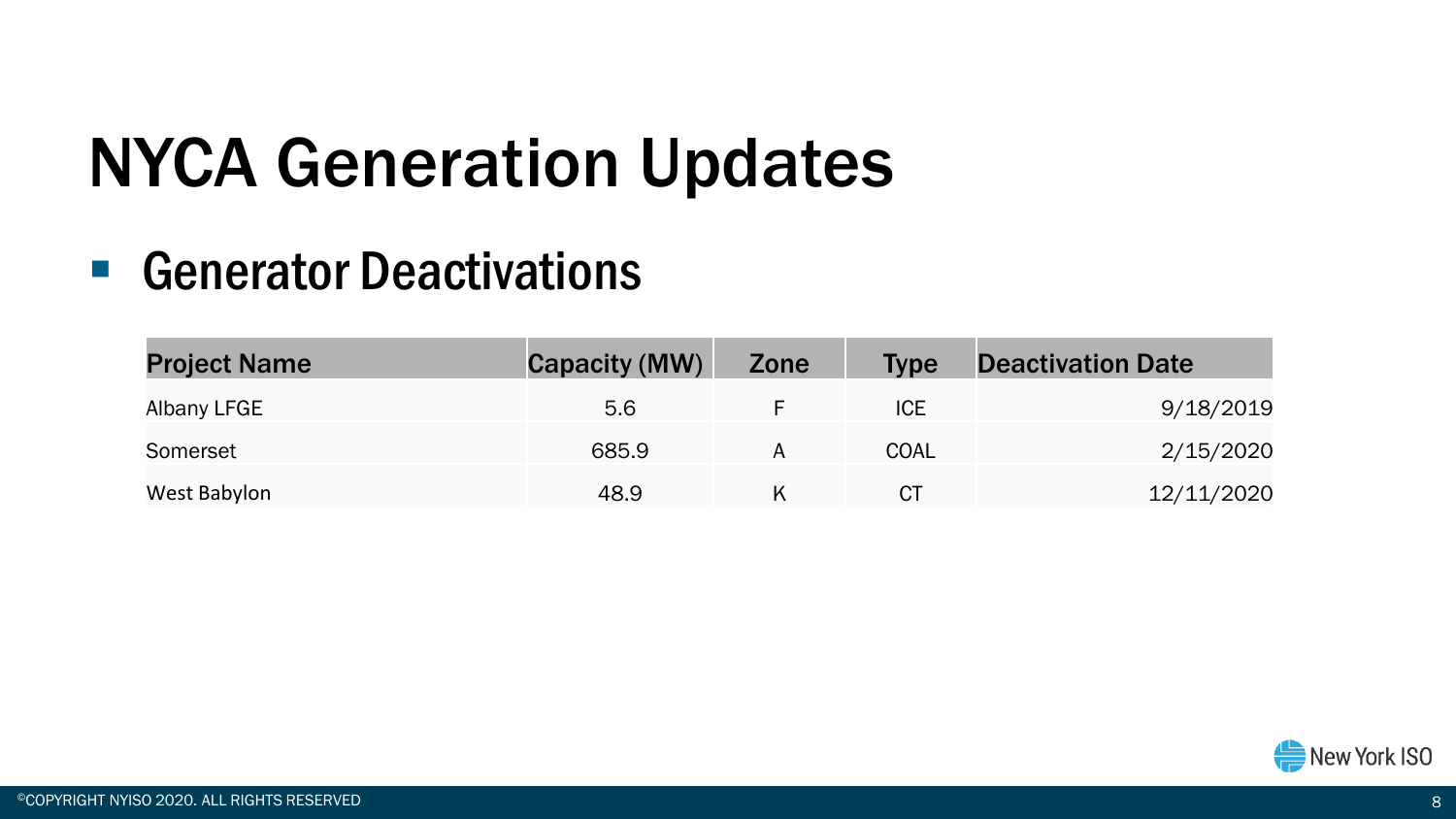#### ■ Modeled status changes represented in compliance plans submitted under the DEC Peaker Rule

| <b>Units</b>                                                    | No. of<br><b>Units</b> | Capacity<br>(MW) | Zone | MAY 2023 -<br><b>SEP 2023</b> | $OCT 2023 -$<br><b>APR 2024</b> | <b>SEP 2024</b> | MAY 2024 - OCT 2024 - MAY 2025 -<br><b>APR 2025</b> | <b>SEP 2025</b> | OCT 2025 -<br><b>APR 2026</b> |
|-----------------------------------------------------------------|------------------------|------------------|------|-------------------------------|---------------------------------|-----------------|-----------------------------------------------------|-----------------|-------------------------------|
| Coxsackie GT                                                    | 1                      | 23.7             | G    | O/S                           | O/S                             | O/S             | O/S                                                 | O/S             | O/S                           |
| South Cairo                                                     | $\mathbf 1$            | 23.4             | G    | O/S                           | O/S                             | O/S             | O/S                                                 | O/S             | O/S                           |
| Astoria GT1*                                                    | $\mathbf 1$            | 18.9             |      | 1/S                           | 1/S                             | 1/S             | 1/S                                                 | O/S             | 1/S                           |
| Gowanus $1&4$ (1-1 through 1-8, and 4-1 through 4-8)**          | 15                     | 336.3            |      | O/S                           | 1/S                             | O/S             | 1/S                                                 | O/S             | $\mathsf{I/S}\$               |
| Gowanus $2&3$ (2-1 through 2-8 and 3-1 through 3-8)*            | 16                     | 371.8            |      | $\mathsf{I/S}\$               | I/S                             | I/S             | 1/S                                                 | O/S             | I/S                           |
| Narrows $1&2$ (1-1 through 1-8, and 2-1 through 2-8)*           | 16                     | 382.5            |      | $\mathsf{I/S}$                | 1/S                             | 1/S             | 1/S                                                 | O/S             | $\sqrt{S}$                    |
| Ravenswood GTs (01, 10, 11)                                     | 3                      | 54.5             |      | O/S                           | O/S                             | O/S             | O/S                                                 | O/S             | O/S                           |
| Arthur Kill GT1                                                 | 1                      | 15.1             |      | 1/S                           | 1/S                             | 1/S             | 1/S                                                 | O/S             | O/S                           |
| Astoria GTs (2-1 through 2-4, 3-1 through 3-4, 4-1 through 4-4) | 12                     | 545.6            |      | O/S                           | O/S                             | O/S             | O/S                                                 | O/S             | O/S                           |
| Con Ed 59th St                                                  | $\mathbf{1}$           | 21.6             |      | $\mathsf{I/S}$                | 1/S                             | 1/S             | 1/S                                                 | O/S             | O/S                           |
| Con Ed 74th St                                                  | 2                      | 41.1             |      | O/S                           | O/S                             | O/S             | O/S                                                 | O/S             | O/S                           |
| Con Ed Hudson Ave 3                                             | $\mathbf{1}$           | 19.5             |      | O/S                           | O/S                             | O/S             | O/S                                                 | O/S             | O/S                           |
| Con Ed Hudson Ave 5                                             | $\mathbf{1}$           | 19               |      | O/S                           | O/S                             | O/S             | O/S                                                 | O/S             | O/S                           |
| Glenwood GT1                                                    | $\mathbf 1$            | 13.5             | K    | O/S                           | O/S                             | O/S             | O/S                                                 | O/S             | O/S                           |
| Northport GT                                                    | $\mathbf 1$            | 11.8             | K    | O/S                           | O/S                             | O/S             | O/S                                                 | O/S             | O/S                           |
| Port Jefferson GT1                                              | $\mathbf 1$            | 15.2             | K    | O/S                           | O/S                             | O/S             | O/S                                                 | O/S             | O/S                           |

\* On outage during Summer Ozone season starting 2025

\*\* On outage during Summer Ozone season starting 2023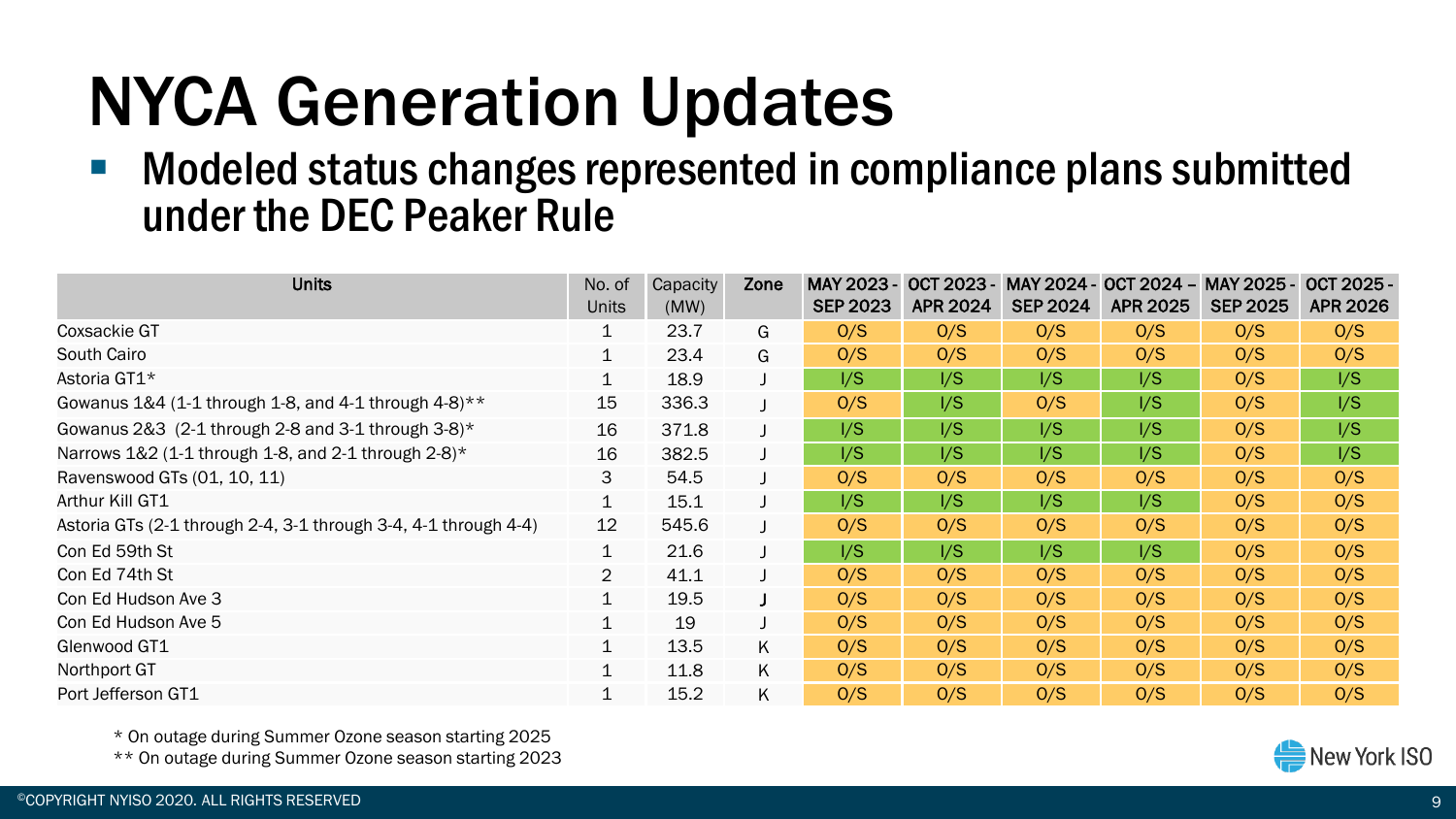## NYCA Network Model Assumption

- Leeds Hurley SDU in-service Summer 2021\*
- Cedar Rapids Transmission Upgrade in October 2021
- L33P (Ontario PAR) out of service until January 2022, and then modeled back in-service
- Empire State Line Project/Western PP Selected Project modeled in-service January 2022\*
- Selected AC Transmission PP Projects modeled in-service January 2024\*

\*Date adjusted due to software limitation, and does not reflect actual in-service date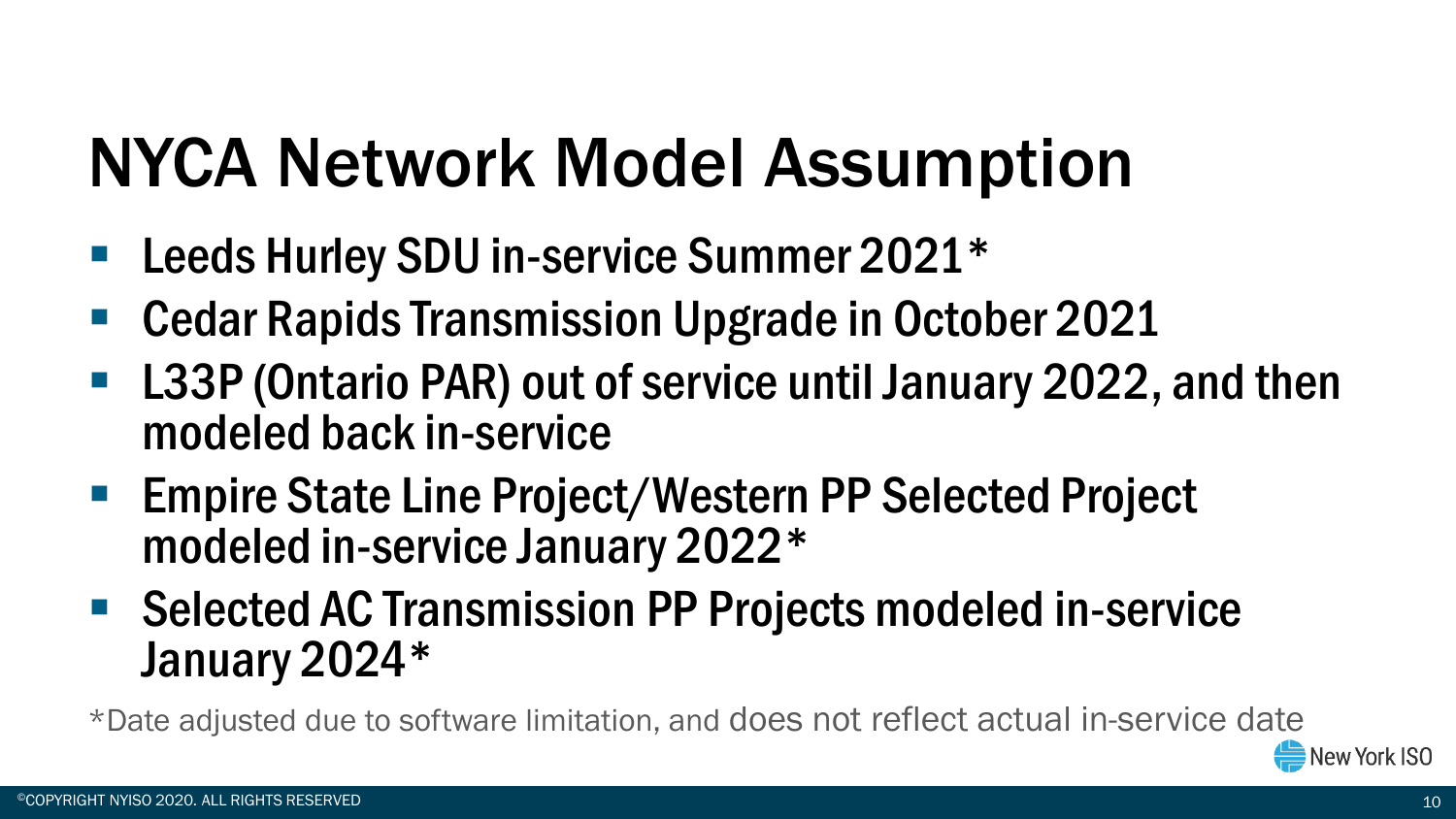#### Hurdle Rates

|                               |  |                           | <b>Export (from NYCA)</b> | <b>Import (into NYCA)</b> |    |                     |    |                           |    |                     |    |                     |  |
|-------------------------------|--|---------------------------|---------------------------|---------------------------|----|---------------------|----|---------------------------|----|---------------------|----|---------------------|--|
| <b>Commitment Hurdle Rate</b> |  | <b>Transaction Cost**</b> |                           | 2019 CARIS 1              |    | <b>2020 CARIS 2</b> |    | <b>Transaction Cost**</b> |    | <b>2019 CARIS 1</b> |    | <b>2020 CARIS 2</b> |  |
| <b>PJM</b>                    |  | 8.0                       | \$                        | 5.0                       | \$ | 5.0                 | \$ | 5.0                       | \$ | 2.0                 | \$ | 2.0                 |  |
| Linden VFT                    |  | 8.0                       | \$                        | 5.0                       | \$ | 5.0                 | \$ | 5.0                       | \$ | 4.0                 | \$ | 4.0                 |  |
| Neptune                       |  | 8.0                       | \$                        | 8.0                       | \$ | 8.0                 | \$ | 5.0                       | \$ | 1.8                 | \$ | 1.8                 |  |
| <b>HTP</b>                    |  | 8.0                       | \$                        | 8.0                       | \$ | 8.0                 | \$ | 5.0                       | \$ | 9.0                 | \$ | 9.0                 |  |
| <b>ISONE</b>                  |  | 2.0                       | \$                        | 2.5                       | \$ | 2.5                 | \$ | 2.0                       | \$ | 2.5                 | \$ | 2.5                 |  |
| Cross Sound Cable             |  | 2.0                       | \$                        | 2.0                       | \$ | 2.0                 | \$ | 2.0                       | \$ | 2.0                 | \$ | 2.0                 |  |
| Northport Norwalk Cable       |  | 2.0                       | \$                        | 4.0                       | \$ | 4.0                 | \$ | 2.0                       | \$ | 3.0                 | \$ | 3.0                 |  |
| <b>IMO</b>                    |  | 6.0                       | \$                        | 6.0                       | \$ | 6.0                 | \$ | 4.0                       | \$ | 3.0                 | \$ | 3.0                 |  |

*\*\* Transaction Costs are annual average costs per CRA report*

*(Export Transmission Service (ETS) Tariff Study, IESO, Charles River Associates, May* 

*16, 2012)*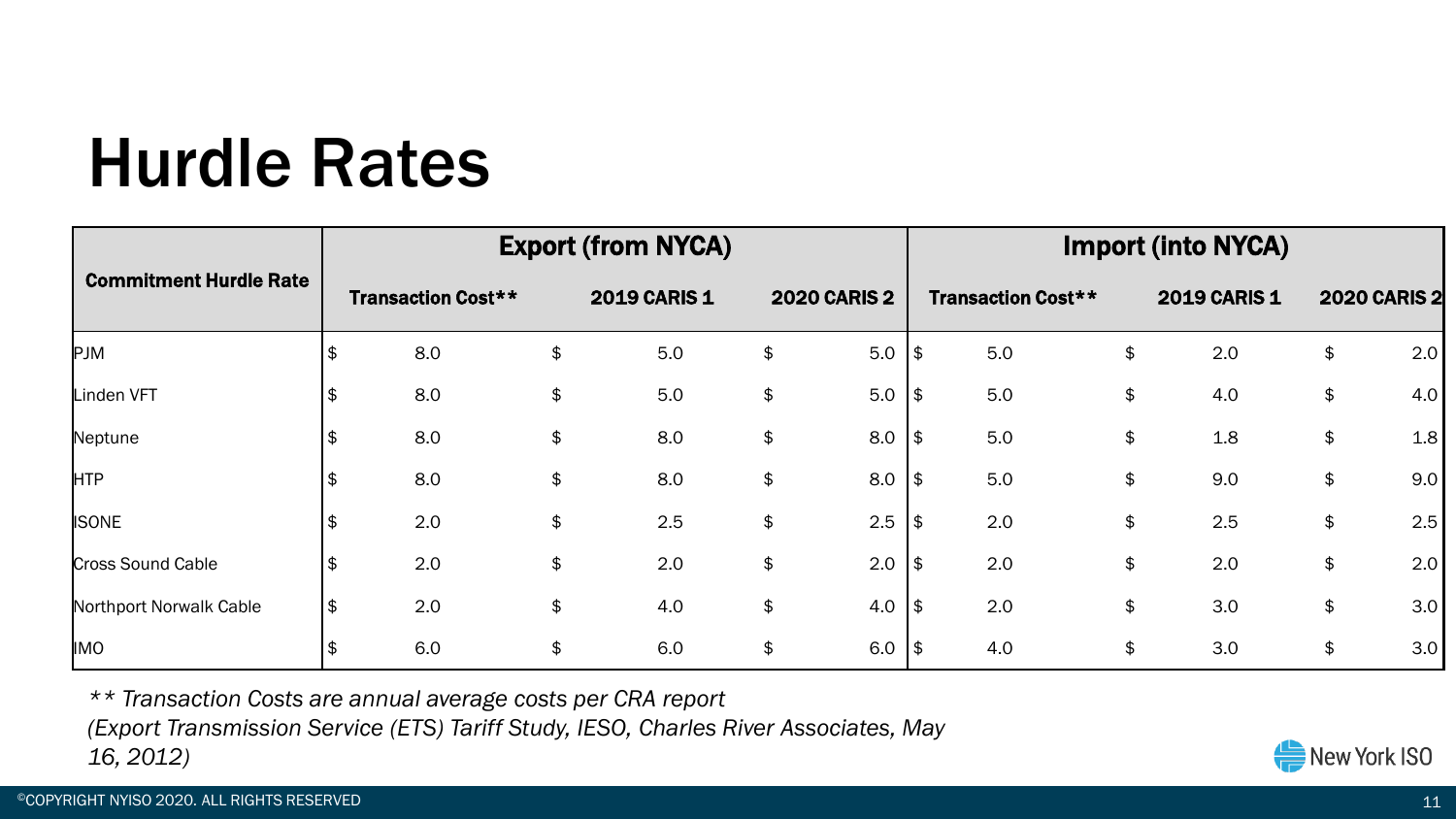#### Hurdle Rates

|                             |                          |     |               | <b>Export (from NYCA)</b> |                     | <b>Import (into NYCA)</b> |                          |     |    |              |    |                     |  |
|-----------------------------|--------------------------|-----|---------------|---------------------------|---------------------|---------------------------|--------------------------|-----|----|--------------|----|---------------------|--|
| <b>Dispatch Hurdle Rate</b> | <b>Transaction Cost*</b> |     | 2019 CARIS 1  |                           | <b>2020 CARIS 2</b> |                           | <b>Transaction Cost*</b> |     |    | 2019 CARIS 1 |    | <b>2020 CARIS 2</b> |  |
| <b>PJM</b>                  | \$                       | 6.0 | \$            | 3.0                       | \$                  | 3.0                       | \$                       | 3.0 | \$ | 1.0          | \$ | 1.0                 |  |
| Linden VFT                  | \$                       | 6.0 | \$            | 3.0                       | \$                  | 3.0                       | \$                       | 3.0 | \$ | 2.0          | \$ | 2.0                 |  |
| Neptune                     | \$                       | 6.0 | $\frac{1}{2}$ | 6.0                       | \$                  | 6.0                       | \$                       | 3.0 | \$ | 0.8          | \$ | 0.8                 |  |
| <b>HTP</b>                  | \$                       | 6.0 | \$            | 6.0                       | \$                  | 6.0                       | Ι\$                      | 3.0 | \$ | 7.0          | \$ | 7.0                 |  |
| <b>ISONE</b>                | \$                       |     | \$            | 0.8                       | \$                  | 0.8                       | 1\$                      |     | \$ | 0.8          | \$ | 0.8                 |  |
| Cross Sound Cable           | \$                       |     | \$            | $\overline{\phantom{a}}$  | \$                  | $\overline{\phantom{0}}$  |                          |     | \$ |              | \$ |                     |  |
| Northport Norwalk Cable     | \$                       |     | \$            | 2.0                       | \$                  | 2.0                       | 1\$                      |     | \$ | 1.0          | \$ | 1.0                 |  |
| <b>IMO</b>                  | \$                       | 4.0 | \$            | 4.0                       | \$                  | 4.0                       | \$                       | 2.0 | \$ | 1.0          | \$ | 1.0                 |  |

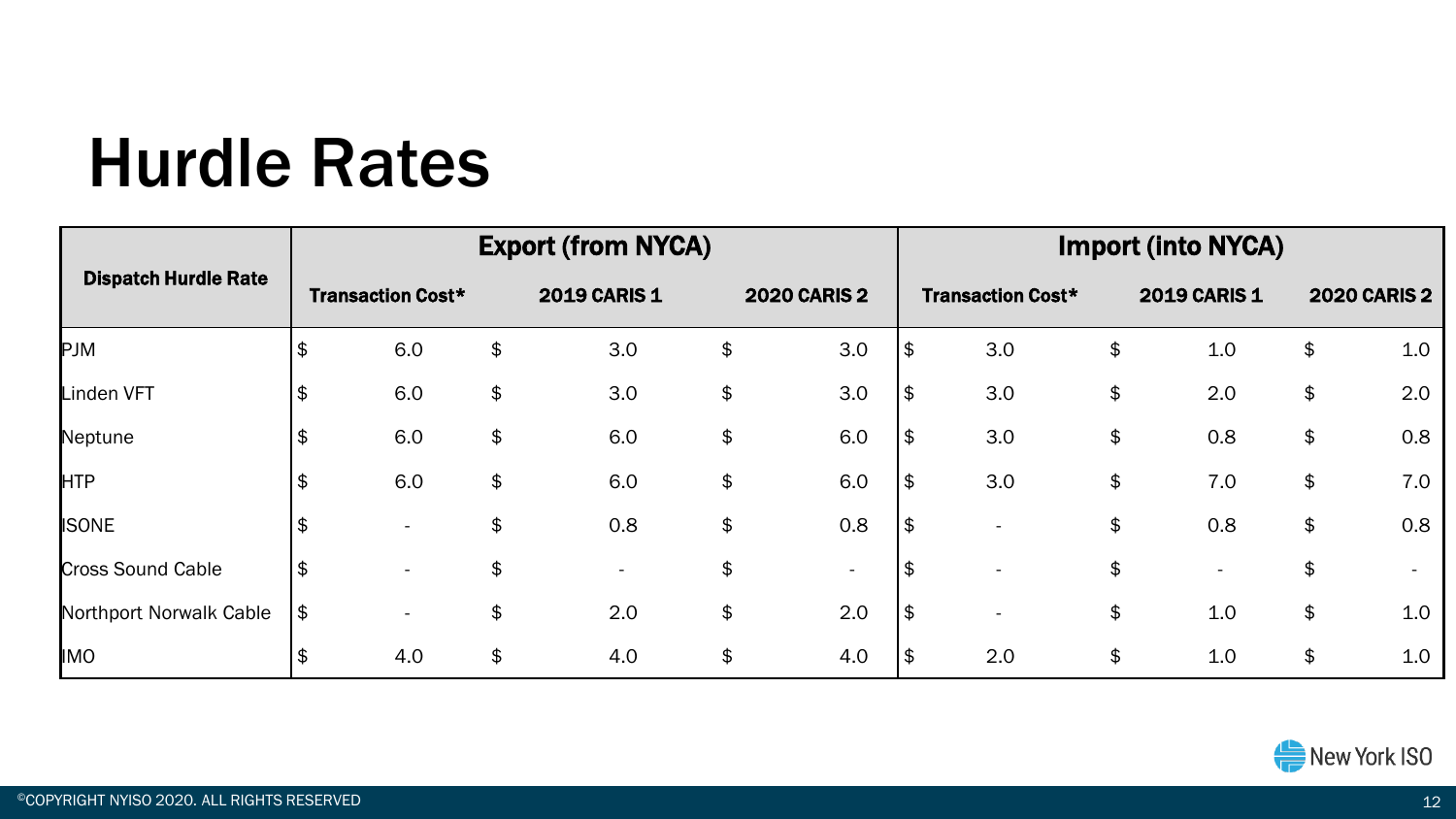### Load Forecast Updates

Net Load Energy Forecast (GWh)\*



\*External loads are kept constant starting 2028, per Economic Planning Process Manual \*Forecast net of behind-the-meter solar



13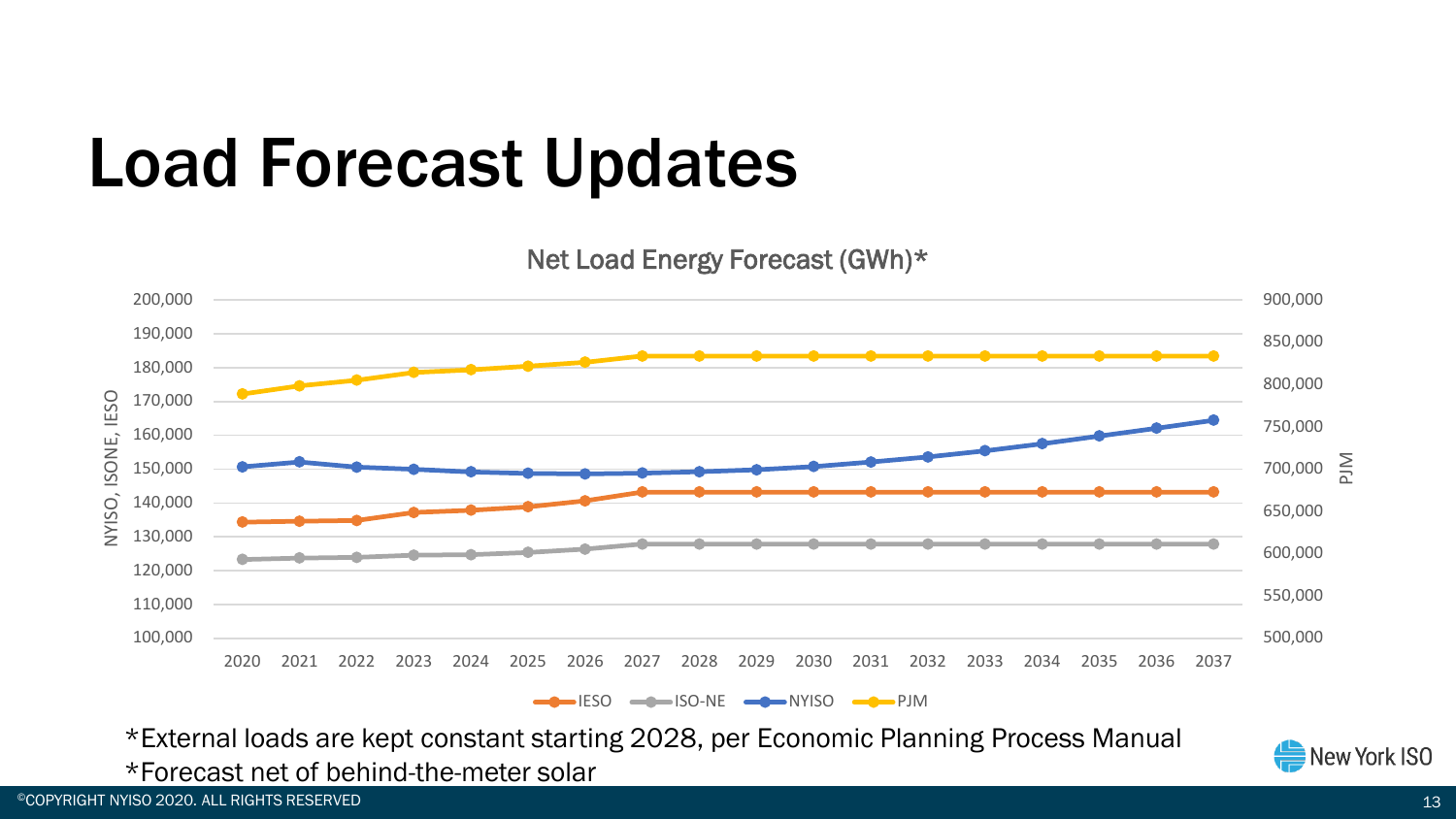#### Natural Gas Price Forecasts

Annual Average Natural Gas Price (\$/mmBTU)



#### *Note: Prices are in nominal dollars*

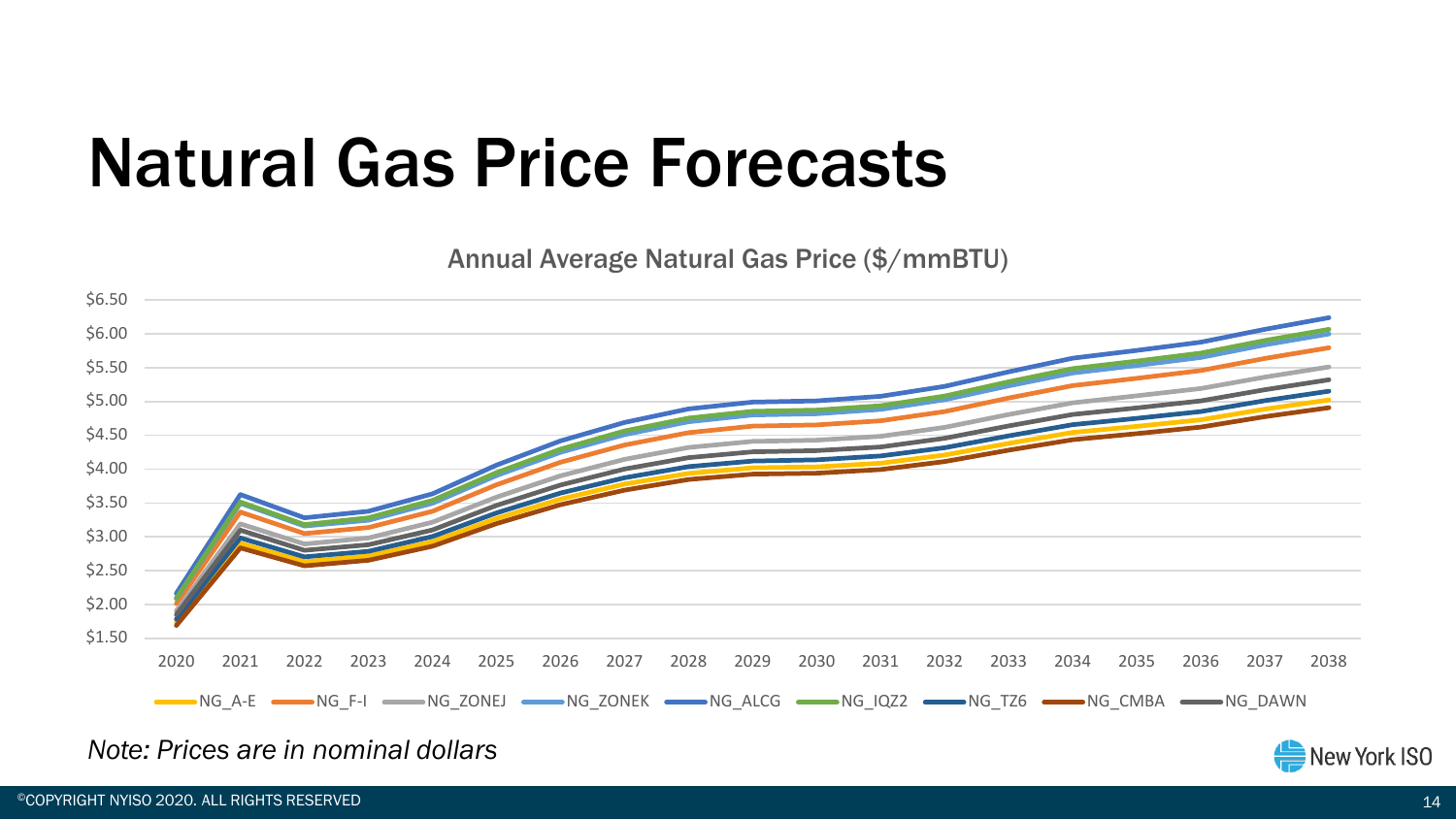### Natural Gas Price Forecasts

NYCA Weekly Natural Gas Price (\$/mmBTU)



#### *Note: Prices are in nominal dollars*

*[Fuel Price Forecast Methodology Presentation](https://www.nyiso.com/documents/20142/7239276/03b%202019%20CARIS%20Fuel%20Price%20Forecast%20with%20Proposed%20Methodology.pdf/8c6a7711-9431-9bb8-1f6b-5d6b45bf3839) (June 2019, ESPWG)*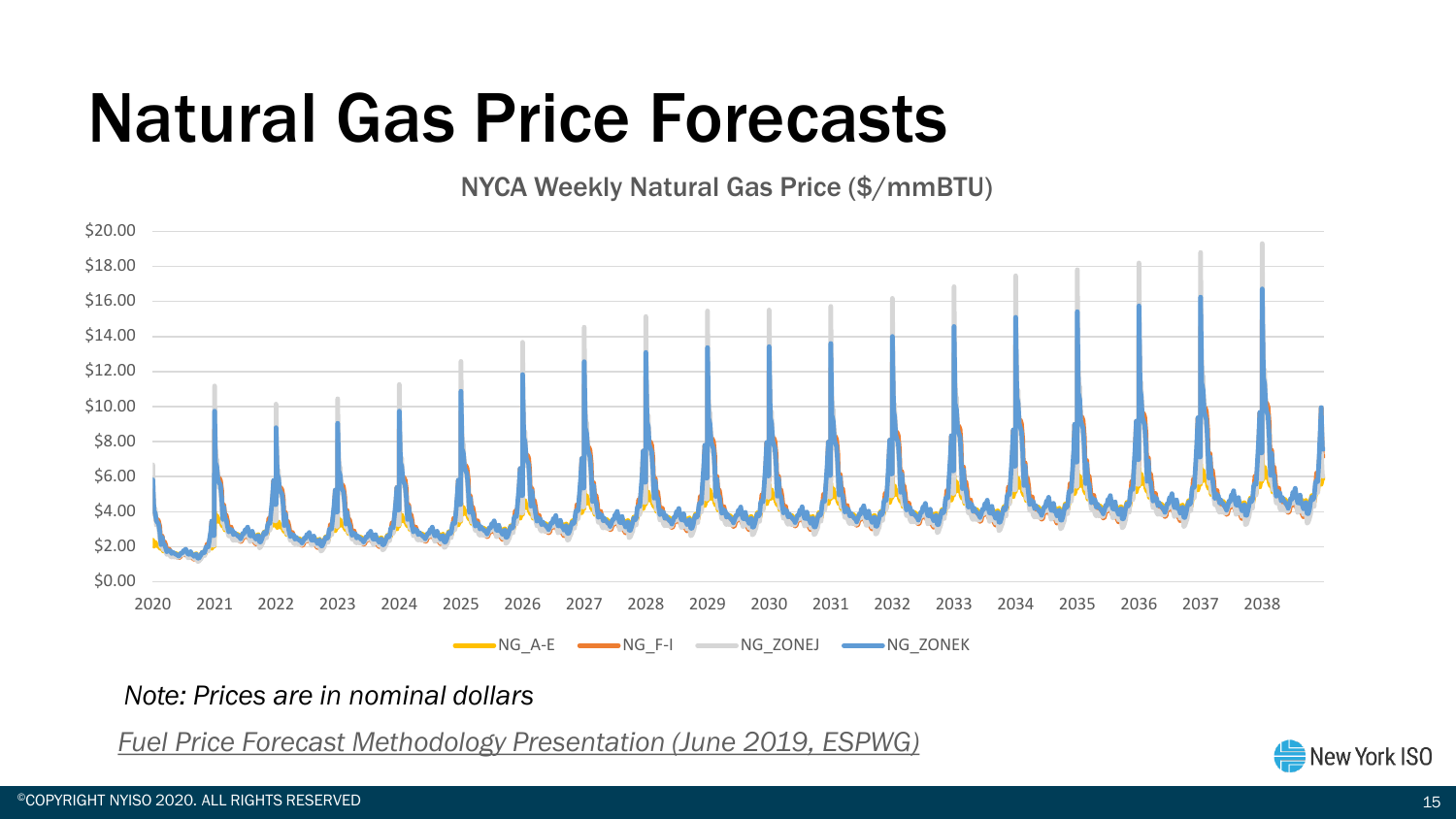## CO<sub>2</sub> Emission Allowance Price Forecast Updates

- RGGI Prices representative of program design features for 2021-2030 agreed to in 2017 Program Review and assumed to remain near the Emission Containment Reserve (ECR) for the study period
- Virginia modeled as a RGGI state beginning in 2021, New Jersey was added to RGGI in 2020
- **Massachusessets** and Ontario prices also modeled to represent programs in external jurisdictions



| <b>2020 CARIS 2 Emission Allowance Price</b><br>Forecast (\$Nominal/ton) |    |                         |    |                      |                      |      |  |  |  |  |
|--------------------------------------------------------------------------|----|-------------------------|----|----------------------|----------------------|------|--|--|--|--|
|                                                                          |    |                         |    |                      |                      |      |  |  |  |  |
|                                                                          |    | Ontario CO <sub>2</sub> |    | RGGI CO <sub>2</sub> | Mass CO <sub>2</sub> |      |  |  |  |  |
| 2020                                                                     | \$ | 22.23                   | \$ | 5.60                 | \$                   | 7.90 |  |  |  |  |
| 2021                                                                     | \$ | 29.64                   | \$ | 6.30                 | \$                   | 8.89 |  |  |  |  |
| 2022                                                                     | \$ | 37.04                   | \$ | 6.74                 | \$                   | 8.89 |  |  |  |  |
| 2023                                                                     | \$ | 37.04                   | \$ | 7.21                 | \$                   | 7.90 |  |  |  |  |
| 2024                                                                     | \$ | 37.04                   | \$ | 7.72                 | \$                   | 7.90 |  |  |  |  |
| 2025                                                                     | \$ | 37.04                   | \$ | 8.25                 | \$                   | 7.90 |  |  |  |  |
| 2026                                                                     | \$ | 37.04                   | \$ | 8.84                 | \$                   | 7.90 |  |  |  |  |
| 2027                                                                     | \$ | 37.04                   | \$ | 9.46                 | \$                   | 7.90 |  |  |  |  |
| 2028                                                                     | \$ | 37.04                   | \$ | 10.12                | \$                   | 7.90 |  |  |  |  |
| 2029                                                                     | \$ | 37.04                   | \$ | 10.83                | \$                   | 7.90 |  |  |  |  |
| 2030                                                                     | \$ | 37.04                   | \$ | 11.59                | \$                   | 7.90 |  |  |  |  |
| 2031                                                                     | \$ | 37.04                   | \$ | 12.40                | \$                   | 7.90 |  |  |  |  |
| 2032                                                                     | \$ | 37.04                   | \$ | 13.27                | \$                   | 7.90 |  |  |  |  |
| 2033                                                                     | \$ | 37.04                   | \$ | 14.20                | \$                   | 7.90 |  |  |  |  |
| 2034                                                                     | \$ | 37.04                   | \$ | 15.19                | \$                   | 7.90 |  |  |  |  |
| 2035                                                                     | \$ | 37.04                   | \$ | 16.25                | \$                   | 7.90 |  |  |  |  |
| 2036                                                                     | \$ | 37.04                   | \$ | 17.39                | \$                   | 7.90 |  |  |  |  |
| 2037                                                                     | \$ | 37.04                   | \$ | 18.61                | \$                   | 7.90 |  |  |  |  |
| 2038                                                                     | \$ | 37.04                   | \$ | 19.91                | \$                   | 7.90 |  |  |  |  |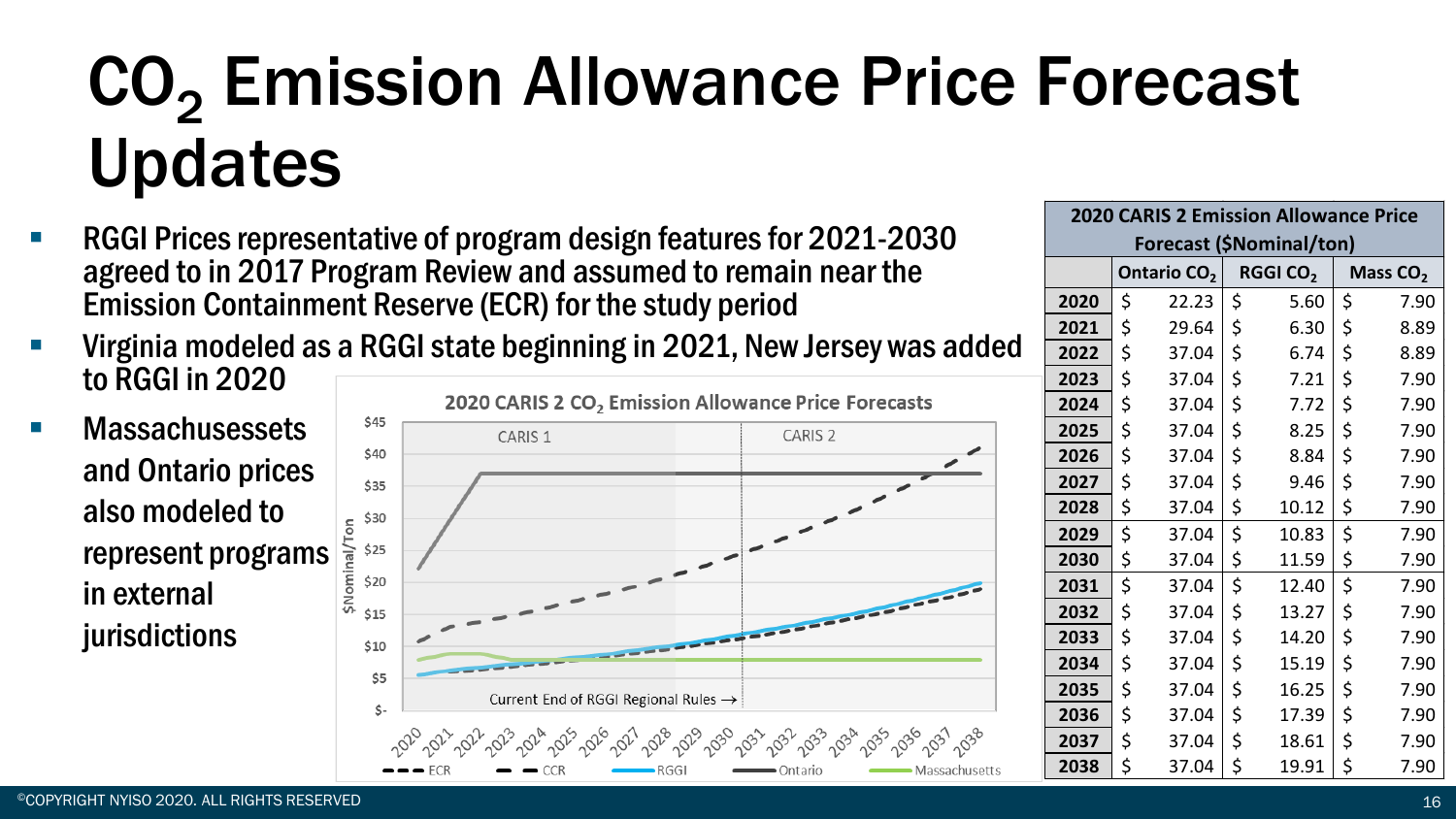#### $NO<sub>x</sub>$  and  $SO<sub>2</sub>$  Emission Allowance Price Forecast Updates **2020 CARIS 2 Emission Allowance Price**

- Cross-State Air Pollution Rule (CSAPR) program participation modeled consistent with US EPA state participation
	- <https://www.epa.gov/csapr/states-are-affected-cross-state-air-pollution-rule-csapr>
- Oversupply will persist as emissions reduce and current caps remains fixed
	- Changes in program caps/design would require new rule from US EPA
- Annual programs representative of current market prices (nominally cover the transaction cost of allowance trades)
- Ozone season prices forecast to reduce from current levels over the next 5 years to a nominal value
	- Total price of  $NO<sub>x</sub>$  emissions in the ozone season is the sum of the annual and ozone season  $NO<sub>x</sub>$  allowance price

**Forecast (\$Nominal/ton)**

|      |                 |                        | Ozone                  |
|------|-----------------|------------------------|------------------------|
|      | SO <sub>2</sub> | Annual NO <sub>x</sub> | Season NO <sub>x</sub> |
| 2020 | \$<br>2.00      | \$<br>3.00             | \$<br>75.00            |
| 2021 | \$<br>2.00      | \$<br>3.00             | \$<br>45.00            |
| 2022 | \$<br>2.00      | \$<br>3.00             | \$<br>30.00            |
| 2023 | \$<br>2.00      | \$<br>3.00             | \$<br>20.00            |
| 2024 | \$<br>2.00      | \$<br>3.00             | \$<br>10.00            |
| 2025 | \$<br>2.00      | \$<br>3.00             | \$<br>5.00             |
| 2026 | \$<br>2.00      | \$<br>3.00             | \$<br>5.00             |
| 2027 | \$<br>2.00      | \$<br>3.00             | \$<br>5.00             |
| 2028 | \$<br>2.00      | \$<br>3.00             | \$<br>5.00             |
| 2029 | \$<br>2.00      | \$<br>3.00             | \$<br>5.00             |
| 2030 | \$<br>2.00      | \$<br>3.00             | \$<br>5.00             |
| 2031 | \$<br>2.00      | \$<br>3.00             | \$<br>5.00             |
| 2032 | \$<br>2.00      | \$<br>3.00             | \$<br>5.00             |
| 2033 | \$<br>2.00      | \$<br>3.00             | \$<br>5.00             |
| 2034 | \$<br>2.00      | \$<br>3.00             | \$<br>5.00             |
| 2035 | \$<br>2.00      | \$<br>3.00             | \$<br>5.00             |
| 2036 | \$<br>2.00      | \$<br>3.00             | \$<br>5.00             |
| 2037 | \$<br>2.00      | \$<br>3.00             | \$<br>5.00             |
| 2038 | \$<br>2.00      | \$<br>3.00             | \$<br>5.00             |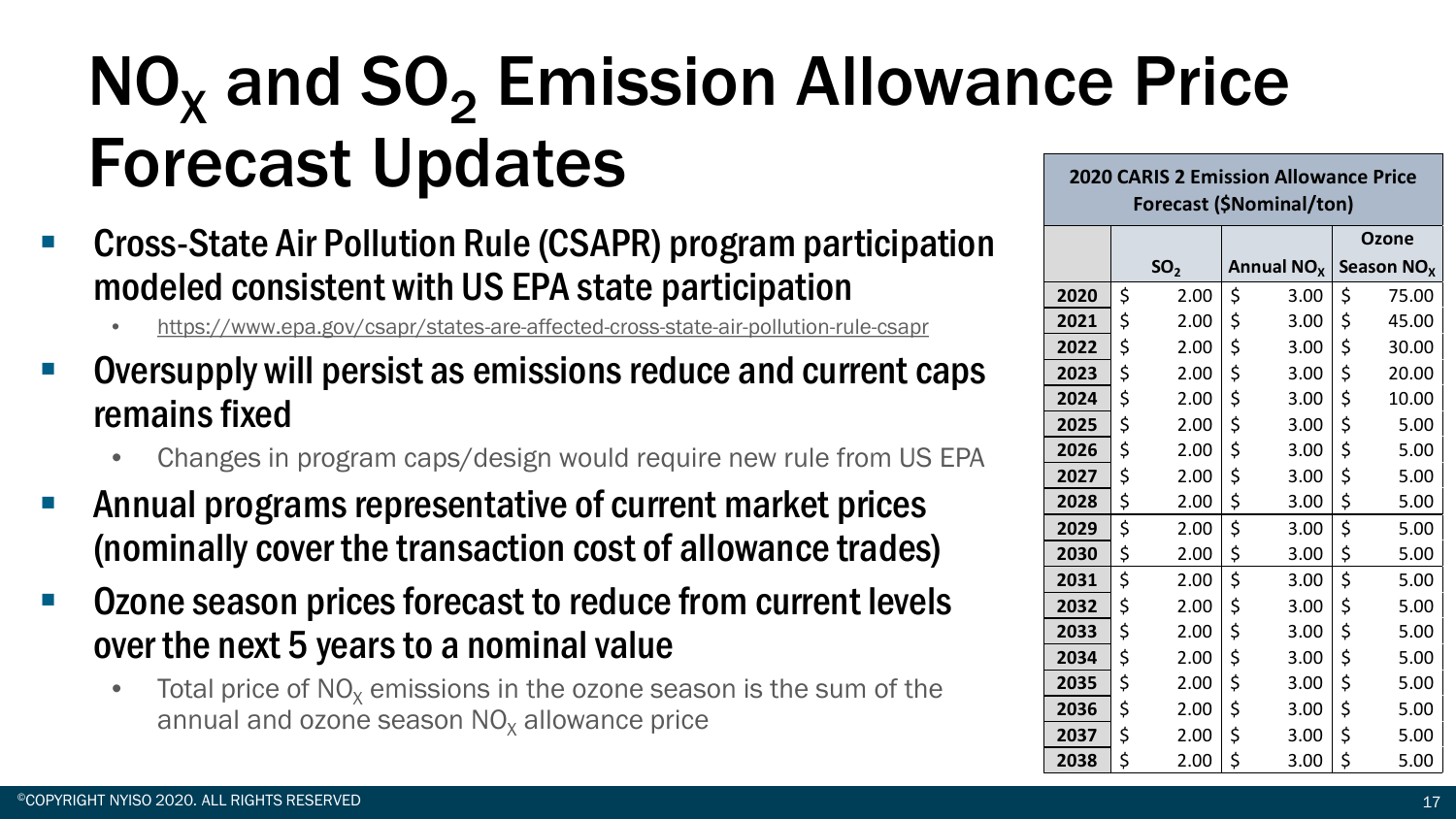## Reliability Needs

- **Transmission Security and** Resource Adequacy needs identified in draft 2020 RNA
- 2020 CARIS Phase 2 assumptions to address reliability needs to be presented at 10/5 TPAS meeting

|                       | <b>Minimum Compensatory (Perfect) MW Needed</b> |                   |                                 |                  |                  |  |  |  |  |  |  |  |
|-----------------------|-------------------------------------------------|-------------------|---------------------------------|------------------|------------------|--|--|--|--|--|--|--|
|                       |                                                 | <b>BPTF</b>       | non-BPTF (for information only) |                  |                  |  |  |  |  |  |  |  |
|                       | <b>Study year</b>                               | <b>Resource</b>   | <b>Thermal</b>                  | <b>ConEdison</b> | <b>ConEdison</b> |  |  |  |  |  |  |  |
|                       |                                                 | <b>Adequacy</b>   | <b>Criteria</b>                 | Astoria East/    | Greenwood/Fox    |  |  |  |  |  |  |  |
|                       |                                                 | (into/ in Zone J) | $(N-1-1-0)$ in                  | Corona 138 $kV1$ | Hills 138 $kV^2$ |  |  |  |  |  |  |  |
|                       |                                                 |                   | Zone J)                         |                  |                  |  |  |  |  |  |  |  |
|                       | 2024                                            | below criterion   | below criterion                 | 115              | below criterion  |  |  |  |  |  |  |  |
|                       | 2025                                            | below criterion   | 700                             | 110              | 360              |  |  |  |  |  |  |  |
| 2020 RNA Study Period | 2026                                            | below criterion   | 760                             | 115              | 350              |  |  |  |  |  |  |  |
|                       | 2027                                            | 100               | 820                             | 120              | 360              |  |  |  |  |  |  |  |
|                       | 2028                                            | 150               | 900                             | 125              | 360              |  |  |  |  |  |  |  |
|                       | 2029                                            | 300               | 990                             | 170              | 370              |  |  |  |  |  |  |  |
|                       | 2030                                            | 350               | 1,075                           | 180              | 370              |  |  |  |  |  |  |  |

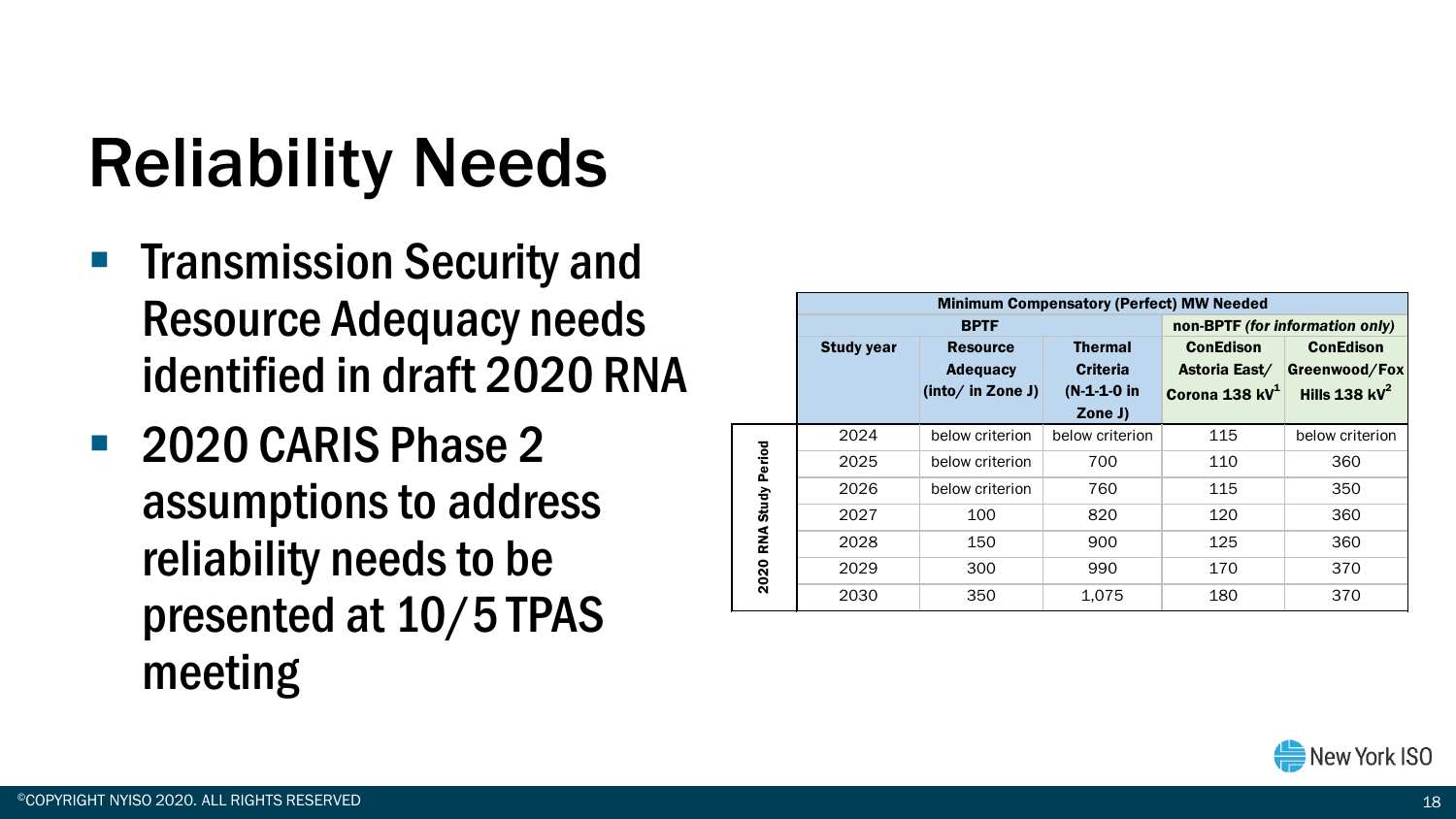#### Our mission, in collaboration with our stakeholders, is to serve the public interest and provide benefit to consumers by:

- Maintaining and enhancing regional reliability
- Operating open, fair and competitive wholesale electricity markets
- Planning the power system for the future
- Providing factual information to policymakers, stakeholders and investors in the power system